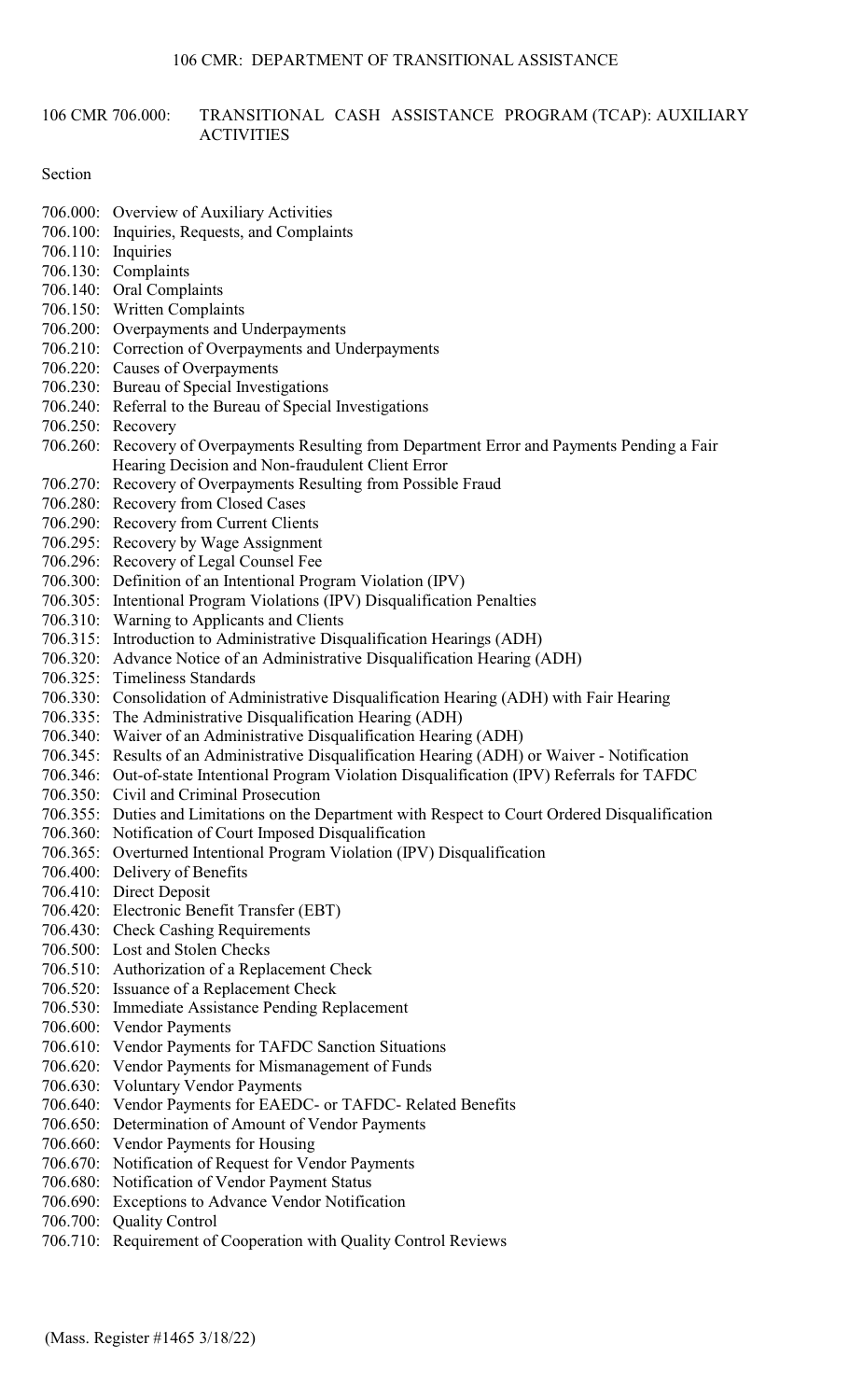#### 706.000: Overview of Auxiliary Activities

106 CMR 706.000 describes activities that affect the delivery of benefits and are required to ensure the proper and accurate direction of funds. Unless otherwise specified, 106 CMR 706.000 applies to TAFDC and EAEDC applicants and clients.

Auxiliary activities and the circumstances in which they are required are described in 106 CMR 706.000(A) through (G):

- (A) Inquiries, Requests and Complaints, 106 CMR 706.100;
- (B) Overpayments and Underpayments, 106 CMR 706.200;
- (C) Referral to the Bureau of Special Investigations, 106 CMR 706.240;
- (D) Delivery of Benefits, 106 CMR 706.400;
- (E) Lost and Stolen Checks, 106 CMR 706.500;
- (F) Vendor Payments, 106 CMR 706.600; and
- (G) Quality Control, 106 CMR 706.700.

# 706.100: Inquiries, Requests, and Complaints

The worker must respond to all appropriate inquiries, requests and complaints regarding Department programs or cases for which he or she is responsible, or refer them to management as appropriate.

#### 706.110 Inquiries

An inquiry is an oral or written request for information about the TAFDC and EAEDC programs in general. Inquiries must be responded to by workers in the area offices or branch offices to which such inquiries are directed.

#### 706.130: Complaints

A complaint is an oral or written communication expressing dissatisfaction with the policies and procedures of the Department or its administration. Complaints may be made by persons, institutions, or other agencies.

#### 706.140: Oral Complaints

In the case of an oral complaint, the worker must attempt to address the complainant's dissatisfaction by providing a prompt interpretation of agency policy. In the event the complainant is not satisfied with the worker's explanations and wishes to go beyond the worker for assurance that he or she is receiving equitable treatment, the worker's immediate supervisor must be available for a three-way discussion of the problem.

The applicant or client must be informed of the right to appeal and have a fair hearing or to have a review without a hearing.

#### 706.150: Written Complaints

In the case of a written complaint, the complaint must be reviewed by the worker or management to determine its validity.

A letter must then be sent to the complainant informing such individual or institution of appropriate action, if any, in relation to the complaint. The letter must inform the complainant of the right to appeal and have a fair hearing or to have a review without a hearing.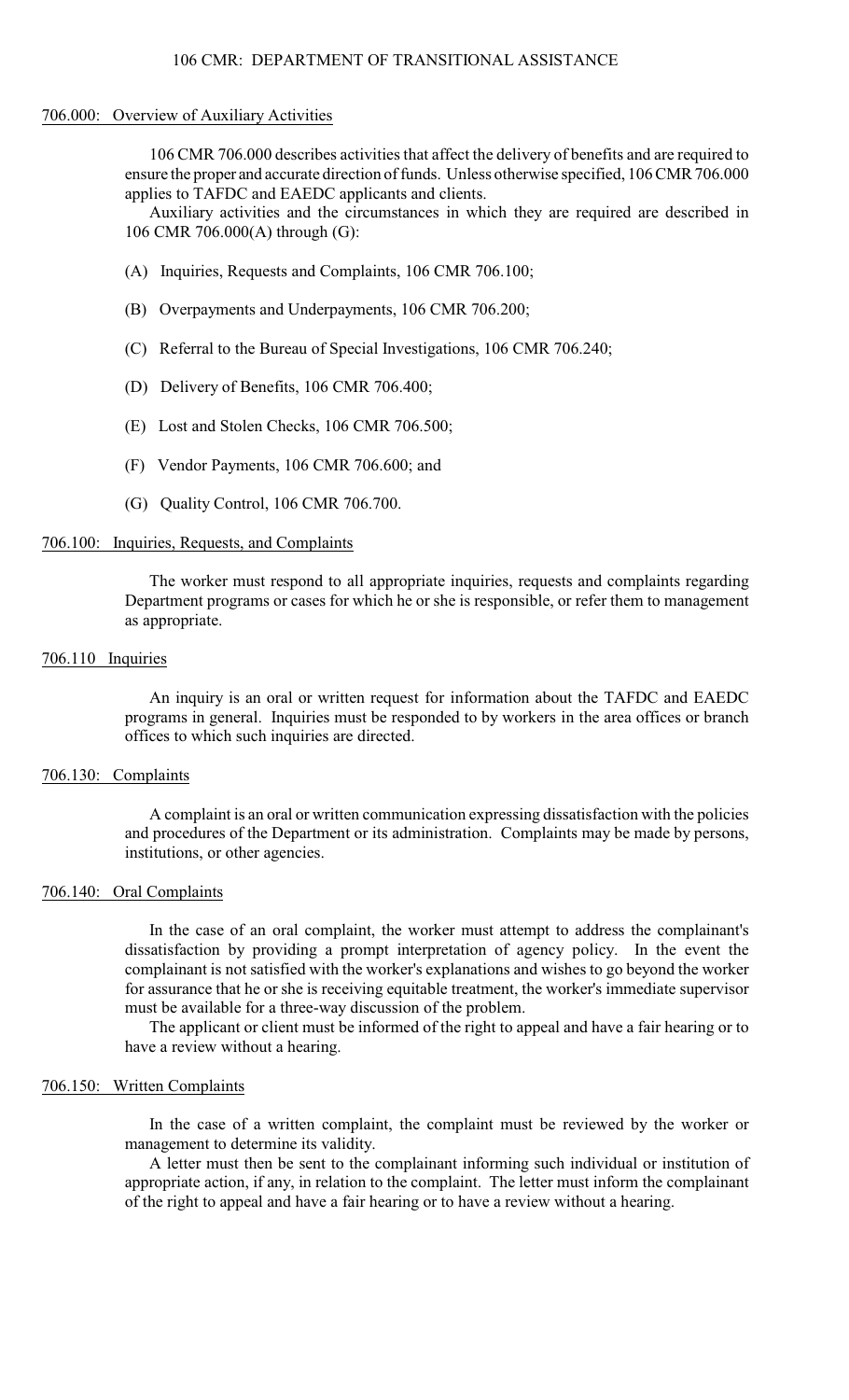#### 706.200: Overpayments and Underpayments

An overpayment exists when an assistance unit receives assistance for which it is not eligible or the assistance exceeds the amount for which it was eligible. However, an unaccessed EBT cash benefit shall not be considered an overpayment.

An overpayment may result from Department error, client error, misrepresentation or withholding of information, or assistance paid pending an appeal as provided in 106 CMR 343.250: *Continuation of Benefits Pending Appeal*.

An underpayment exists when:

(A) a financial assistance payment received by or for an assistance unit for the month is less than the amount for which the assistance unit was eligible; or

(B) the Department fails to issue a financial assistance payment for the month to an eligible assistance unit, if such payment should have been issued.

### 706.210: Correction of Overpayments and Underpayments

The Department has the responsibility to identify and correct overpayments and underpayments. The Department must promptly correct underpayments to current clients and to those who would have been clients if the mistake causing the underpayment had not occurred.

When an underpayment is established, the Department shall send written notice to the client that:

(1) includes the amount; and

(2) informs the client of the right to request a fair hearing.

Before an action to recoup an overpayment as provided in 106 CMR 706.290, the Department shall notify the client in accordance with 106 CMR 702.500: *Notification of Proposed Action*.

If both an underpayment and an overpayment exist, the Department may offset one against the other if the existence and amount of both the underpayment and the overpayment can be promptly determined. Otherwise, the Department shall proceed to correct the underpayment and overpayment independently.

Retroactive corrective underpayments shall not be considered as income or as an asset for purposes of determining continued eligibility and amount of assistance either in the month paid or in the following month.

All overpayments are subject to recovery by the Department. Overpayments involving possible fraud shall be referred to the Bureau of Special Investigations (BSI).

## 706.220: Causes of Overpayments

(A) Department Error. An overpayment may occur as a result of Department error. Department error includes, but is not limited to, failure of the worker to act on information that affects eligibility or the amount of assistance.

(B) Payments Pending a Fair Hearing Decision. An overpayment occurs when the Department's position is upheld on an appeal by a client of a reduction or termination, and aid was paid pending the implementation of the decision.

(C) Client Error, Misrepresentation or Withholding of Information. An overpayment may occur as a result of client error. Client error may occur when the client, because of a misunderstanding of his or her responsibilities, fails to notify the Department of a change in resources or other circumstances within the prescribed ten days of such a change. Certain instances of client error may be fraudulent and should be referred to BSI.

An overpayment may also occur because the applicant or client knowingly misrepresents or withholds information from the Department.

If there is a reasonable possibility that fraud occurred in an overpayment of benefits, the case should be referred to BSI as provided in 106 CMR 706.240.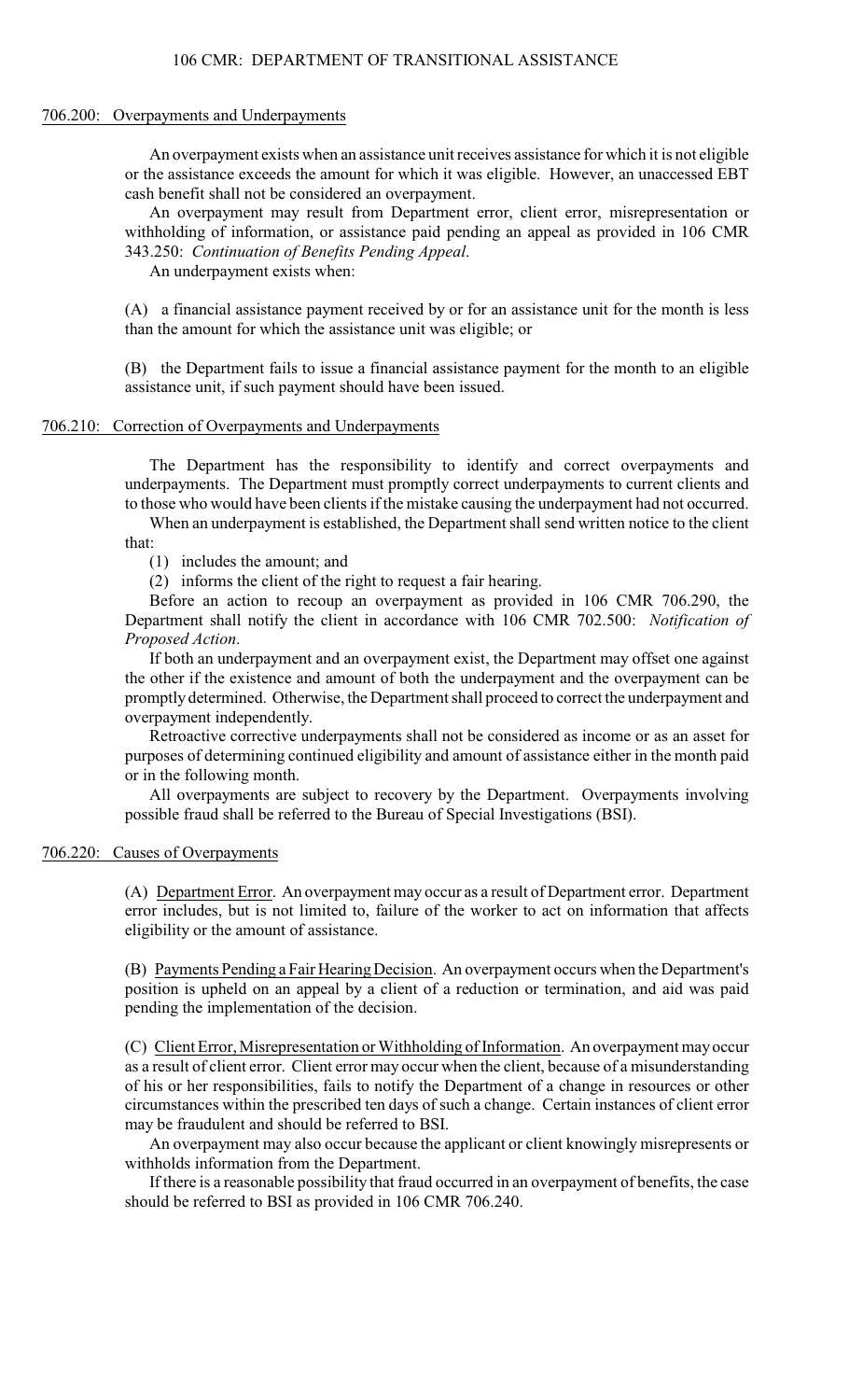#### 706.230: Bureau of Special Investigations

The Bureau of Special Investigations (BSI) is authorized to investigate all overpayments involving possible client fraud. The worker shall not investigate these cases. BSI has the responsibility to determine if an overpayment resulting from fraud exists.

BSI shall have full access to Department records and files for the purposes of fraud detection and control. Department staff shall cooperate fully with BSI representatives.

#### 706.240: Referral to the Bureau of Special Investigations

Whenever there is a reasonable possibility that fraud occurred resulting in an overpayment of benefits, the case shall be referred to BSI.

All cases of actual or suspected medical vendor fraud or abuse must be referred to MassHealth.

### 706.250: Recovery

(A) The Department shall act promptly to recover all overpayments from current clients and from previous clients who reapply for and are determined eligible for TAFDC or EAEDC.

The Department shall refer overpayments to BSI whenever there is a reasonable possibility of fraud. In such cases, no recovery may take place until BSI notifies the Department that it has decided not to investigate or its investigation is complete, or unless recovery is being made through the Administrative Disqualification process as provided in 106 CMR 706.345.

(B) The Department shall recover all overpayments from current clients regardless of the amount of the overpayment. The Department shall recover all overpayments from previous clients as provided in 106 CMR 706.280. An overpayment shall be recovered from grantees even if grantees were overpaid in one cash assistance program and is now receiving benefits in another cash assistance program.

(C) If through recoupment, the monthly grant amount is reduced to zero, the assistance unit shall be considered to be still receiving assistance. For TAFDC cases, if through recoupment the monthly grant amount is between zero and \$10, the assistance unit will receive a monthly payment. The minimum monthly payment shall be two dollars for TAFDC and EAEDC.

(D) In instances where clients have used their cash benefits to purchase alcoholic beverages, lottery tickets or tobacco products, the client shall reimburse the Department for the full amount of the purchases.

# 706.260: Recovery of Overpayments Resulting from Department Error and Payments Pending a Fair Hearing Decision and Non-fraudulent Client Error

(A) Overpayments resulting from Department error and non-fraudulent client error shall be recovered.

(B) Overpayments resulting from assistance paid pending implementation of a fair hearing decision as provided in 106 CMR 343.250: *Continuation of Benefits Pending Appeal* following an appeal of reduction or termination in benefits shall be recovered if the fair hearing decision upholds the reduction or termination. The overpayment in a split fair hearing decision, where the action of the Department is only partly upheld, is the amount found in the fair hearing decision to be incorrectly paid.

(1) The Department shall inform the client that the Department will recover any assistance paid pending implementation of a decision following a fair hearing that is decided in the Department's favor.

(2) The Department shall provide on the notice the option for the appellant to waive the receipt of assistance pending the hearing.

#### 706.270: Recovery of Overpayments Resulting from Possible Fraud

Whenever there is a reasonable possibility that a fraudulent overpayment occurred, recovery shall be made only after review by BSI. If a client agrees with BSI on an amount to be recovered by a grant reduction, the worker shall use this amount to make the recovery.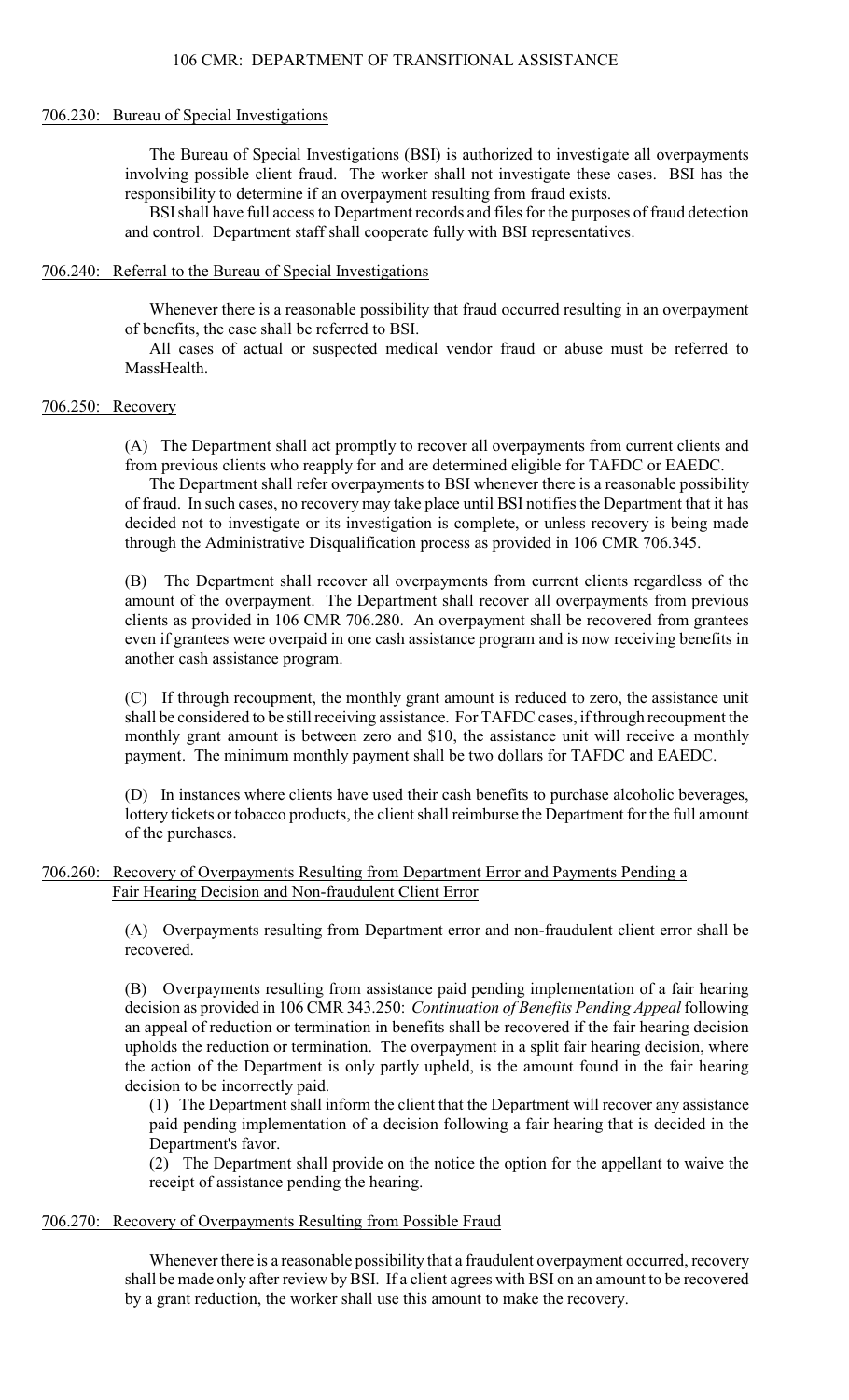### 706.270: continued

If the BSI indicates the cause of the overpayment to be other than fraud, the worker shall institute recovery according to the provisions of 106 CMR 706.250.

#### 706.280: Recovery from Closed Cases

Recovery shall continue after a case closes unless the amount of the overpayment is less than \$125, or meets the minimum recovery threshold established by the Department, whichever is higher. If BSI has determined that the case involved fraud, recovery must be made regardless of the amount of the overpayment. Upon agreement by the Department and the previous client, repayment may be made by a lump sum payment, monthly installments or wage assignment. If the previous client is employed and is in arrears, he or she shall be required to repay the remaining overpayment by wage assignment as provided in 106 CMR 706.295.

Recovery must be made if the overpaid assistance unit again begins to receive assistance, regardless of the amount of the overpayment.

Nothing in 106 CMR 706.280 shall prohibit any other agreed-upon method of payment.

# 706.290: Recovery from Current Clients

(A) Method of Recovery.

(1) Recovery of an overpayment shall be sought from current clients and previous clients who reapply for and are determined eligible for TAFDC or EAEDC.

(2) The methods of recovery shall be by:

(a) recoupment, which is the recovery of an overpayment bymeans of a reduction in the client's grant;

- (b) a lump sum payment;
- (c) installment payments;
- (d) wage assignment as provided in 106 CMR 706.295;
- (e) any combination of the above four methods; or
- (f) any other recovery method permitted by law.

(3) If a client refuses or fails to pay or who has been repaying his or her overpayment to the Department through a lump sum payment and/or installment payments or a combination of methods provided in 106 CMR 706.290(A)(2) misses a payment or is otherwise in arrears, he or she shall be required to repay the remaining overpayment:

- (a) by recoupment; or
- (b) by wage assignment.

(B) Amount of Recovery.

(1) The Department shall recover overpayments on a monthly basis, in an amount equal to: (a) 10% of the appropriate TAFDC Payment Standard or EAEDC Standards of Assistance;

(b) an amount that exceeds 10% of the appropriate TAFDC Payment Standard or EAEDC Standards of Assistance, if the client agrees, through an arrangement with BSI or the Department;

(c) a judgment or order of the court; or

(d) a repayment agreement established by a fair hearing or an administrative disqualification hearing.

# 706.295: Recovery by Wage Assignment

(A) Any judgment or order of the court requiring repayment to the Department, any overpayment established by fair hearing or administrative disqualification hearing or any voluntary agreement to repay an overpayment, shall include an assignment to the Department of a portion of the grantee's salary, wages, earnings or other periodic income pursuant to M.G.L. c. 18, § 30.

(B) The applicant or client must be informed that to implement wage assignment, the Department will have access to information available to and provided by the Department of Revenue including, but not limited to, 14-day labor reporting information and wage information.

The Department need not obtain prior approval to acquire and use information for the reasons indicated in 106 CMR 706.295.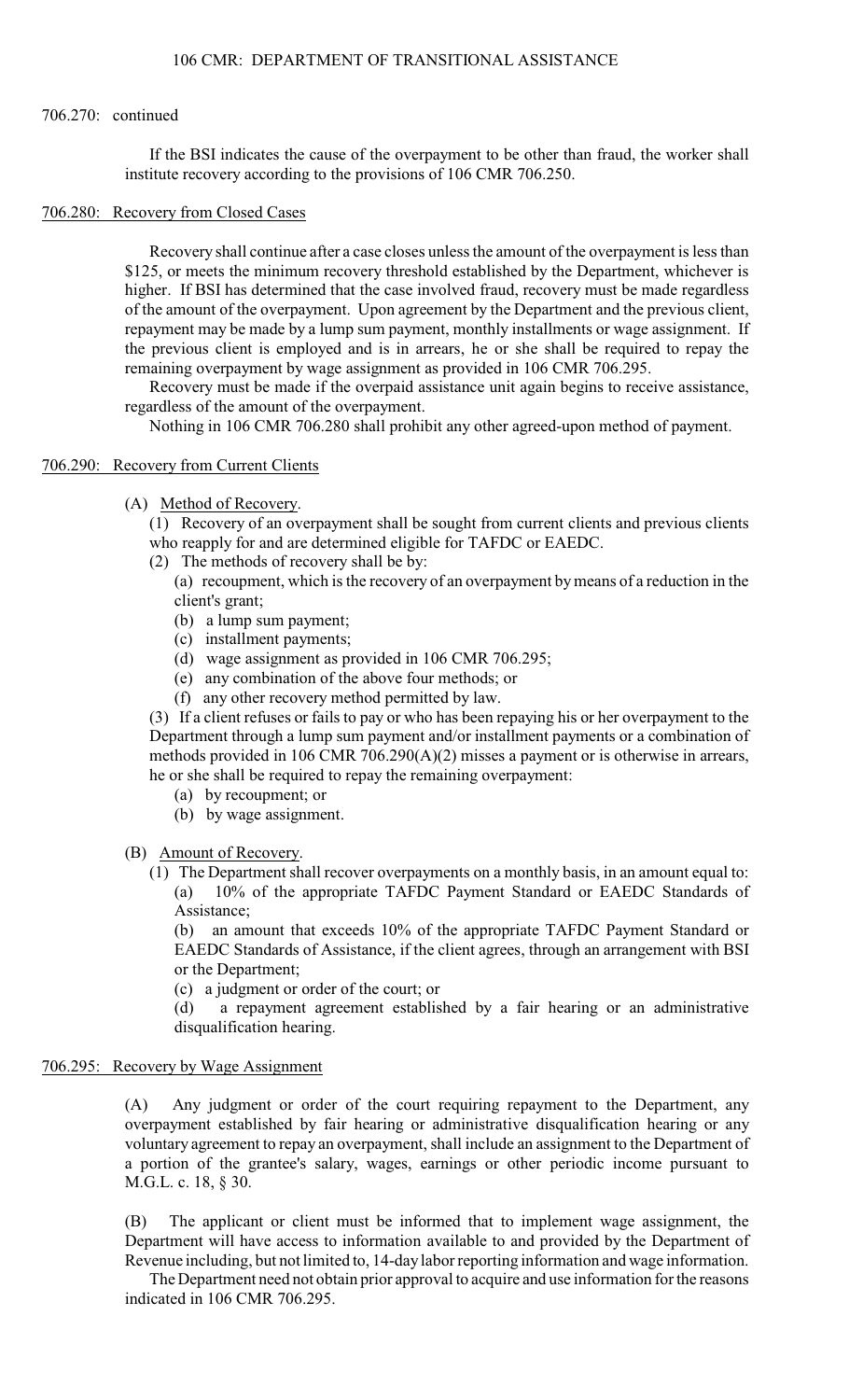#### 706.296: Recovery of Legal Counsel Fee

Upon notification by a Massachusetts Clerk of Court that a client owes any portion of the counsel fee assessed under M.G.L. c. 211D, the Department shall recover the amount from the client's cash benefits in accordance with 106 CMR 706.290(A)(2)(a).

#### 706.300: Definition of an Intentional Program Violation (IPV)

An Intentional Program Violation (IPV) is any action by an individual for the purpose of establishing or maintaining eligibility or for increasing, or preventing a reduction in, the amount of the grant by intentionally:

(A) making a false or misleading statement or misrepresentation, either orally or in writing, concealing or withholding of facts from the Department; or

(B) taking any other act intended to mislead, misrepresent, conceal or withhold facts or to propound a falsity.

### 706.305: Intentional Program Violations (IPV) Disqualification Penalties

(A) IPV/ Disqualification Penalties. Unless the conditions in 106 CMR 706.305(B) apply, an individual found to have committed an IPV by an Administrative Disqualification Hearing (ADH) or a court of appropriate jurisdiction provided in 106 CMR 706.350, shall be ineligible to participate in the TAFDC or EAEDC assistance programs for a period of six months for the first finding, 12 months for the second finding, and permanently for the third finding.

The Department shall disqualify only the individual found to have committed an IPV, not the entire assistance unit. However, if the disqualified individual is a member of the filing unit, his or her income shall be considered available to the assistance unit. The period of disqualification shall begin in the first possible month following the date written notification of the ADH decision is sent to the individual.

If the individual is no longer participating in the assistance programs or has been previously disqualified from eligibility, the IPV disqualification shall be deferred until such time as he or she applies or reapplies after the disqualification period expires, and is determined otherwise eligible. An individual who is sanctioned for any other reason shall have his or her IPV disqualification deferred until such time as the sanction has ended and the individual is determined otherwise eligible.

If the individual waives his or her rights to an ADH in accordance with 106 CMR 706.340 or signs a consent agreement with a court of law, the length of the disqualification period shall be determined by regarding each waiver or agreement as one finding that an IPV was committed.

Once disqualification commences, it shall continue uninterrupted regardless of current eligibility. In cases of an individual's disqualification resulting from a prior receipt of assistance, the disqualification will be postponed until after assistance is approved for the disqualified individual. Recovery of any overpayment, in accordance with 106 CMR 706.290, shall continue regardless of eligibility status.

#### (B) Court Convictions for Fraud.

(1) A grantee who is convicted of felonious fraud against the Department's programs for an amount of \$1,000 or more is permanently ineligible to receive:

(a) TAFDC for himself or herself, if the fraud was committed on or after November 11, 1995; or

(b) EAEDC for himself or herself, if the fraud was committed on or after May 1, 1996. In a two-parent household, both parents shall be ineligible for public assistance.

(2) An individual convicted in a federal or state court of having made a fraudulent statement or representation with respect to his or her place of residence, in order to receive assistance simultaneously from two or more states, is ineligible to receive TAFDC for a ten-year period if the fraud was committed on or after September 26, 1996.

The ten-year period begins on the date of the fraud conviction.

#### 706.310: Warning to Applicants and Clients

At the time of application, the Department shall inform all applicants, in writing, of the disqualification penalties, in accordance with 106 CMR 706.305, for committing an Intentional Program Violation (IPV).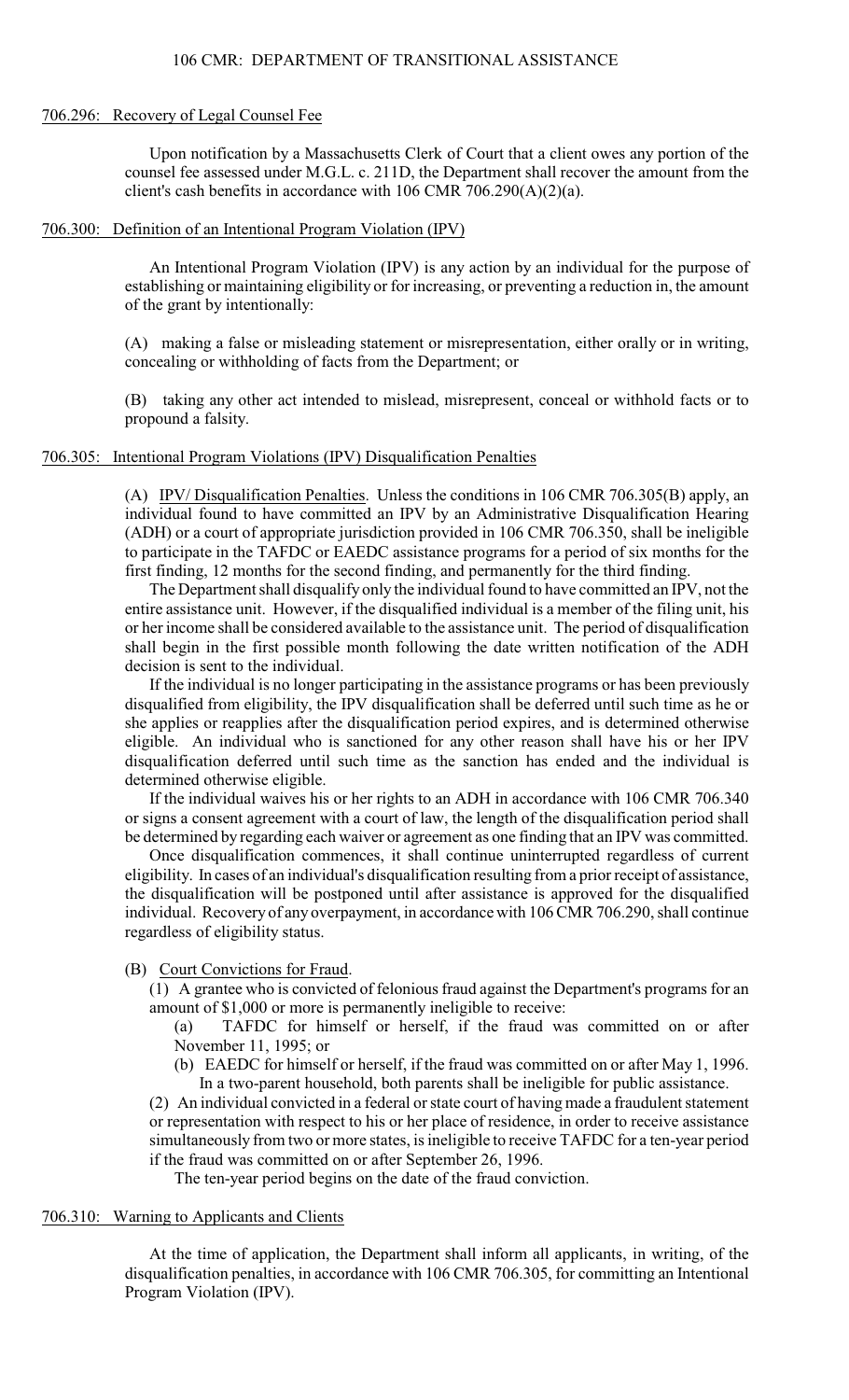### 706.310: continued

The Department shall notify all current clients, in writing, of the IPV disqualification penalties, provided in 106 CMR 706.305.

# 706.315: Introduction to Administrative Disqualification Hearings (ADH)

An ADH shall be conducted by the Division of Hearings to determine if an Intentional Program Violation (IPV) has been committed, unless a determination is made by a court of law pursuant to 106 CMR 706.355. An ADH may be initiated by the Department if there is reason to believe an IPV was committed.

# 706.320: Advance Notice of an Administrative Disqualification Hearing (ADH)

The Department shall provide a written notice at least 30 days before the ADH as provided in 106 CMR 706.325. The notice shall contain:

(A) The date, time and place of the hearing;

- (B) The charge(s) against the individual;
- (C) A summary of the evidence, and how and where it can be examined;

(D) A warning that failure to appear without good cause, in accordance with 106 CMR 343.320(D), will result in a decision by the hearing officer based solely on the information provided by the Department at the hearing;

(E) A statement that good cause for failure to appear at the originally scheduled hearing must be presented to the Division of Hearings within ten calendar days of the originally scheduled hearing in order to receive a new hearing;

(F) A statement that a postponement of the hearing may be requested if the request is made to the Division of Hearings at least ten calendar days in advance of the ADH. However, the hearing shall not be postponed for more than 30 calendar days and only one postponement shall be permitted;

(G) A description of the Intentional Program Violation (IPV) penalties provided in 106 CMR 706.305.

(H) A statement that the hearing does not preclude the Commonwealth from prosecuting the individual in a civil or criminal court action or from collecting an overpayment;

(I) A listing of individuals or organizations that may provide free legal representation;

(J) A statement that the individual may waive his or her right to an ADH; and

(K) A statement that the individual has the right to remain silent concerning the charge(s) and that anything said or signed by the individual concerning the charge(s) may be used against him or her in a court of law.

# 706.325: Timeliness Standards

The Department shall provide written notice to the individual suspected of an Intentional Program Violation (IPV) at least 30 days in advance of the Administrative Disqualification Hearing (ADH). ADH decisions shall be made within 90 days of the date of the notice.

The Department must implement the ADH decision effective beginning the first possible month following the date the individual receives written notification of the decision, consistent with the requirements of 106 CMR 706.305.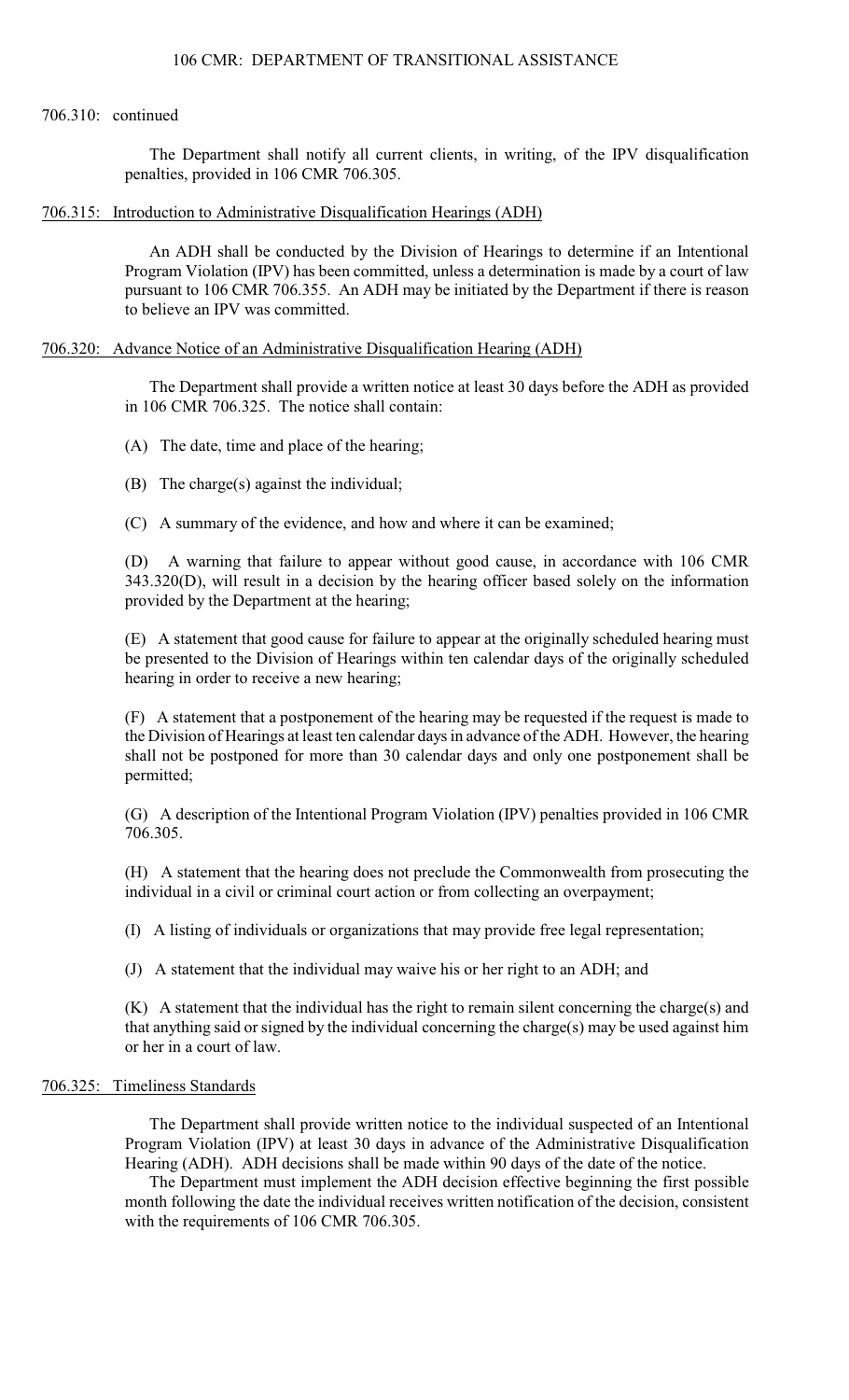# 706.330: Consolidation of Administrative Disqualification Hearing (ADH) with Fair Hearing

To determine the amount of the overpayment claim, the Department may combine a fair hearing and an ADH if the factual issues arise out of the same or related circumstances. The individual shall receive prior notice that the hearings will be consolidated and that the claim amount may be determined as a result. The individual shall also be informed that due to the consolidation, he or she shall not have the right to a subsequent fair hearing to dispute the claim amount. The timeliness standards of 106 CMR 706.325 shall be in effect.

The regulations governing fair hearings, as provided in 106 CMR 343.000: *Fair Hearing Rules* apply to ADHs. If, however, the Fair Hearing regulations conflict with 106 CMR 706.300 through 706.365, the provisions of the latter shall apply.

### 706.335: The Administrative Disqualification Hearing (ADH)

If the individual or his or her representative fails to appear at the ADH without good cause, in accordance with 106 CMR 343.320(D), the ADH shall still be conducted. The hearing officer is required to carefully consider the evidence and determine if an Intentional Program Violation (IPV) was committed based on a preponderance of the evidence standard. If the individual is found to have committed an IPV, but the Director of the Division of Hearings later determines that there was good cause for the failure to appear, the previous decision shall be void and the Department shall conduct a new hearing. The individual has ten days from the date of the originally scheduled hearing to present evidence of good cause for failure to appear.

# 706.340: Waiver of an Administrative Disqualification Hearing (ADH)

A waiver form allowing the individual to forgo the ADH may be issued along with the advance notice of the ADH. An individual suspected of an Intentional Program Violation (IPV) may complete, sign and return the waiver form to the Department. By doing so, the individual will have agreed to all penalties and requirements, including repayment, incumbent upon an individual who is found guilty of an IPV.

The waiver form shall include:

(A) The date the signed waiver must be received by the Department, with the signatures of the accused individual and the grantee, if the accused individual is not the grantee;

(B) A statement of the accused individual's right to remain silent concerning the charges and that anything said or signed by the individual concerning the charges may be used against him or her in a court of law;

(C) A statement that signing the waiver will result in automatic disqualification for the appropriate period and recoupment, even if the individual does not admit to the facts as presented by the Department; and

(D) The opportunity for the accused individual to specify whether or not he or she admits to the charges cited in the ADH advance notice.

# 706.345: Results of an Administrative Disqualification Hearing (ADH) or Waiver - Notification

(A) If the hearing officer determines the individual did not commit an Intentional Program Violation (IPV), the Department shall inform that individual in writing of such finding.

(B) If the hearing officer determines the individual committed an IPV, the Department shall inform the individual in writing of such findings, and that he or she will be disqualified from the program for the appropriate time period in accordance with 106 CMR 706.305. The notification shall contain the following information:

(1) The period of disqualification; and

(2) The adjusted grant level and the right of the assistance unit to a Fair Hearing regarding the new grant level unless the hearing has already been consolidated with an ADH or a waiver or consent agreement has been filed.

(C) Recoupment of any overpayment shall be as provided in 106 CMR 706.290.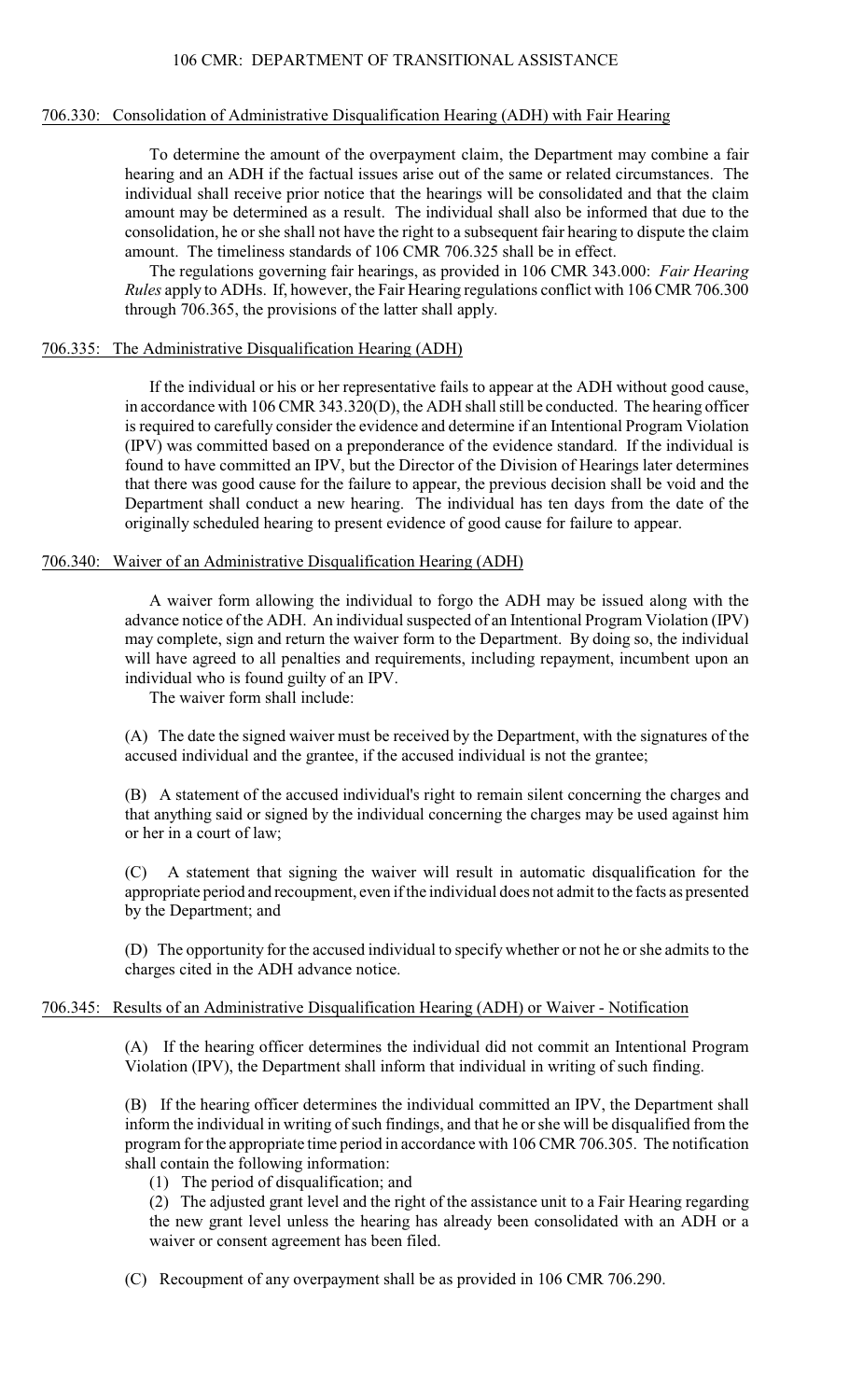### 706.346: Out-of-state Intentional Program Violation Disqualification (IPV) Referrals for TAFDC

The disqualification of an individual for an IPV in a TANF program in another state shall be applicable in Massachusetts as if it originated in Massachusetts. Penalties arising from the disqualification of an individual for an IPV in another state shall be in accordance with 106 CMR 706.305.

# 706.350: Civil and Criminal Prosecution

A case of an alleged Intentional Program Violation (IPV) may be taken to a court of appropriate jurisdiction for civil or criminal prosecution.

### 706.355: Duties and Limitations on the Department with Respect to Court Ordered Disqualification

The Department shall disqualify an individual found guilty of an Intentional Program Violation (IPV) by a court, unless otherwise ordered by the court. The Department shall initiate the disqualification period in the first possible month following the date the disqualification was ordered, as provided in 106 CMR 706.305.

# 706.360: Notification of Court Imposed Disqualification

If a court finds an individual guilty of an Intentional Program Violation (IPV), a written notice shall be sent before the period of disqualification, whenever possible. This notice shall inform the member of the disqualification.

# 706.365: Overturned Intentional Program Violation (IPV) Disqualification

In cases where a determination of an IPV is overturned or reversed by a court of appropriate jurisdiction, the Department shall reinstate the individual in the assistance unit if otherwise eligible. The Department shall restore any benefits that were lost as a result of the disqualification.

# 706.400: Delivery of Benefits

(A) Requirement. The monthly grant is paid to the grantee in two installments. These installments and any retroactive or additional payments are made by one of the following methods:

- (1) Direct Deposit to his or her bank account as provided in 106 CMR 706.410;
- (2) Electronic Benefit Transfer (EBT) as provided in 106 CMR 706.420; or
- (3) mailing a check as provided in 106 CMR 706.400(C).

(B) Exceptions. The full monthly grant is not paid by the above methods when:

(1) a grantee does not receive a monthly grant in accordance with 106 CMR 706.400(D);

(2) a grantee is a participant in the Full Employment Program as provided in 106 CMR

- 707.180: *Full Employment Program*; or
- (3) a partial or full monthly grant is made to the client as:

(a) a vendor payment in accordance with 106 CMR 706.600. The balance of the monthly grant, if any, will be paid to the client in accordance with 106 CMR 706.400(A); (b) an immediate needs payment in accordance with 106 CMR 702.130: *Responsibility for Eligibility Determination*; or

(c) an immediate assistance pending replacement payment in accordance with 106 CMR 706.530.

(C) Mailing a Check.

(1) When a grantee is temporarily absent from the Commonwealth in accordance with 106 CMR 703.360: *Temporary Absence*), the local office director or designee may authorize delivery of checks to the temporary out-of-state address.

In cases where checks are sent to a temporary out-of-state address, continued residence or intent to retain residency must be verified by one of the following, provided it bears the name and Massachusetts address of the client:

- (a) a current rent receipt;
- (b) a current gas bill;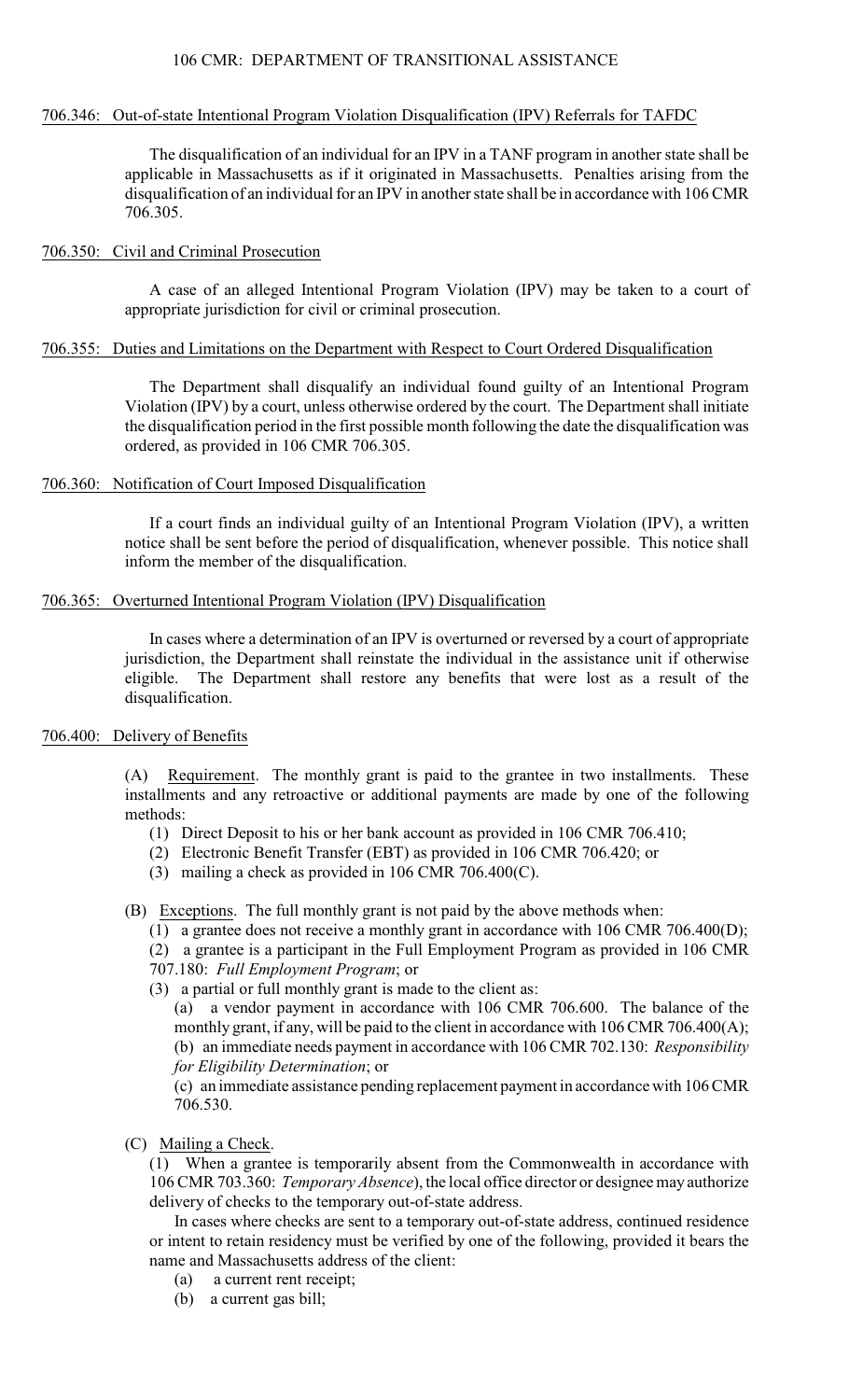# 706.400: continued

- (c) a current electric bill;
- (d) a current telephone bill; or
- (e) any other form of documentation that the supervisor has determined will verify the continued residence or intent to retain residency.

(2) In other situations, the Department may, at its discretion, authorize delivery of checks to grantees.

(3) To avoid the misdirection of checks, the worker must require verification of address from an applicant or client who moves and requests a change of address.

Acceptable verification includes a rent receipt, statement from the new landlord, or a gas, electric or telephone bill that shows the new address.

(D) Minimum Monthly Payment. The smallest monthly grant paid for TAFDC is \$10. The smallest monthly grant paid for EAEDC is \$2. If the grant amount is greater than zero, but less than the smallest monthly grant paid for the cash program, the grantee is considered to be receiving assistance, but will not receive a monthly payment.

# 706.410: Direct Deposit

(A) Requirements.

(1) The grantee with an active account at a banking or financial institution shall have his or her grant deposited directly to that account.

(2) The grantee who establishes an account is required to cooperate with the Direct Deposit process.

Failure to meet the requirements in 106 CMR 706.410(A)(1) and (2) shall result in the grantee being sanctioned in accordance with 106 CMR 706.410(D).

(B) Exemptions. The local office director or designee may waive the Direct Deposit requirements when the bank or financial institution, is not accessible by public transportation. Exemptions are limited to the following situations:

(1) a grantee who does not have access to public transportation within one mile of his or her residence or within one mile of the financial institution; or

(2) a disabled grantee who can demonstrate that he or she would be unable to meet this requirement due to lack of accessible transportation services.

(C) Exception. Direct Deposit is not required when the grantee is a battered victim and the co-holder of the account has a history of physical or emotional abuse as provided in 106 CMR 704.120(B)(3)(a).

(D) Sanction for Noncompliance with Direct Deposit Requirement. A grantee who fails to comply with the Direct Deposit shall be sanctioned by a denial or a reduction of cash benefits in an amount equal to his or her portion of the assistance grant. In an assistance unit with no other dependents, benefits shall be terminated.

A sanctioned TAFDC grantee is still subject to other TAFDC provisions including, but not limited to, Time-Limited benefits as provided in 106 CMR 703.120: *TAFDC Time-limited Benefits*, and the Work Program requirements as provided in 106 CMR 703.150: *TAFDC Work Program*.

# 706.420: Electronic Benefit Transfer (EBT)

(A) Requirement. Payment of cash benefits not made through Direct Deposit or check shall be made through the electronic benefit transfer (EBT) method at the discretion of the Department. Refer to 106 CMR 706.400.

(B) EBT Accessibility. Cash benefits paid through EBT shall be accessible to the grantee or to an authorized payee as designated by the grantee. Refer to 106 CMR 701.370: *Authorized Payee - Electronic Benefit Transfer (EBT)*. The grantee and/or the authorized payee must use his or her EBT card and personal identification number (PIN) to have access to EBT for the withdrawal/debit of cash benefits.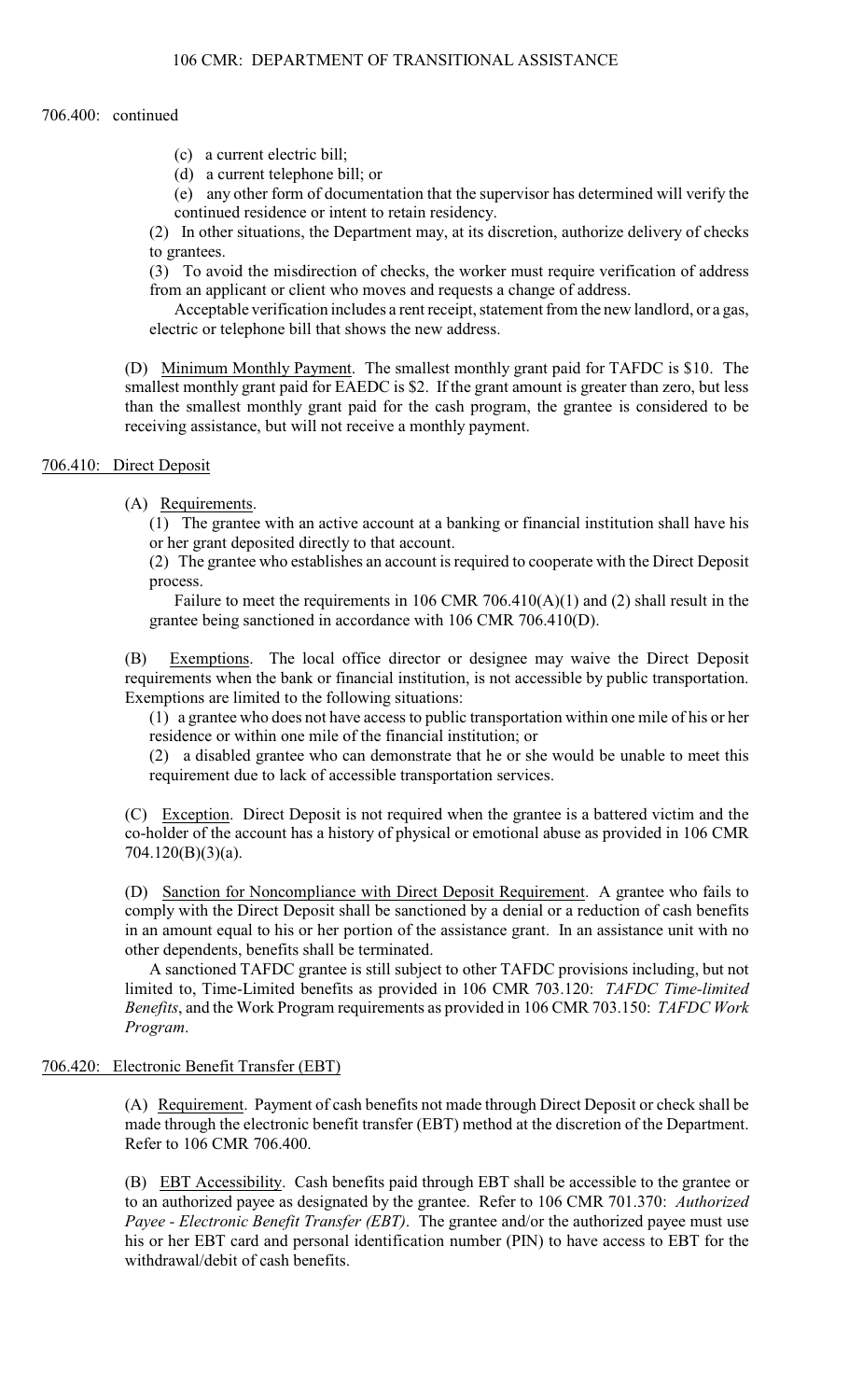(C) Replacement of Electronic Benefit Transfer Card (EBT). Replacement of a lost or stolen EBT Card shall be in accordance with 106 CMR 701.450: *Electronic Benefit Cards*.

(D) Inactive EBT Accounts. When an EBT cash benefit authorization remains unaccessed for 90 consecutive days, the Department shall notify the grantee that the EBT cash benefits have been expunged. These expunged EBT cash benefits may be restored to the grantee within the next six months upon request. The local office director or designee must approve or deny the request for restoration of the expunged cash benefits. Situations when the restorations may be approved include, but are not limited to:

(1) temporary absence in accordance with 106 CMR 703.360: *Temporary Absence*;

(2) hospitalization; or

(3) an emergency that prevented the client from accessing the EBT cash benefits within the 90 days.

Expunged EBT cash benefits that are not restored within the following six months, shall be permanently expunged.

(E) Special Rules Regarding Recovery of Unaccessed EBT Cash Benefits.

(1) Unaccessed EBT cash benefits may be recovered immediately in their entirety if it has been confirmed that the benefits were issued when the grantee was ineligible by reason of being incarcerated in a penal institution.

(2) Unaccessed EBT cash benefits may be recovered in their entirety within 48 hours of issuance if the issuance was due to Department or banking error. After the 48 hours have elapsed, with the exception of circumstances described in 106 CMR 706.420 (E)(1), recovery must be made as provided in 106 CMR 706.290.

(F) EBT High Balances. Notices requesting a case review will be sent to grantees who have EBT balances higher than \$4,000. Grantees must contact the Department within 30 days of the notice. Failure to contact the Department shall result in case termination. If the case is terminated and a case review is subsequently held, the Department must re-open the case if all other eligibility requirements are met. If the EBT balance is \$5,000 or higher, and the grantee fails to complete the case review, the Department shall expunge and recoup any amount in excess of \$5,000.

# 706.430: Check Cashing Requirements

All parties cashing Commonwealth of Massachusetts, Department of Transitional Assistance checks, such as banks, credit unions, check cashers, retailers, grocers and other financial and/or commercial entities, must verify that the identity of the person attempting to transact the check is that of the named check payee.

The check cashing party must obtain two forms of identification (such as a driver's license, Massachusetts ID, Social Security card or MassHealth card) from him or her. One document must include a photo-identification card.

If a photo-ID is not available, the check cashing party must obtain three other forms of ID. Then, the check cashing party must:

(1) Verify that the photograph on the identification, if any, matches the person attempting to transact the check;

(2) Write the appropriate information (*e.g*., Date of Birth, Social Security Number, Driver's License Number, *etc*.) taken from the three other alternative IDs onto the back of the check;

(3) Write the birth date of the person transacting the check onto the back of the check;

(4) Verify that the signatures on the alternative IDs matches that of the endorsement on the back of the check being cashed; and

(5) If possible, take a picture of the client transacting the check.

Failure to follow the above requirements shall result in the refusal by the Commonwealth to indemnify check cashing parties from any losses incurred by cashing Department checks.

# 706.500: Lost and Stolen Checks

(A) When a client reports that a check is lost or has not been received, the worker must determine: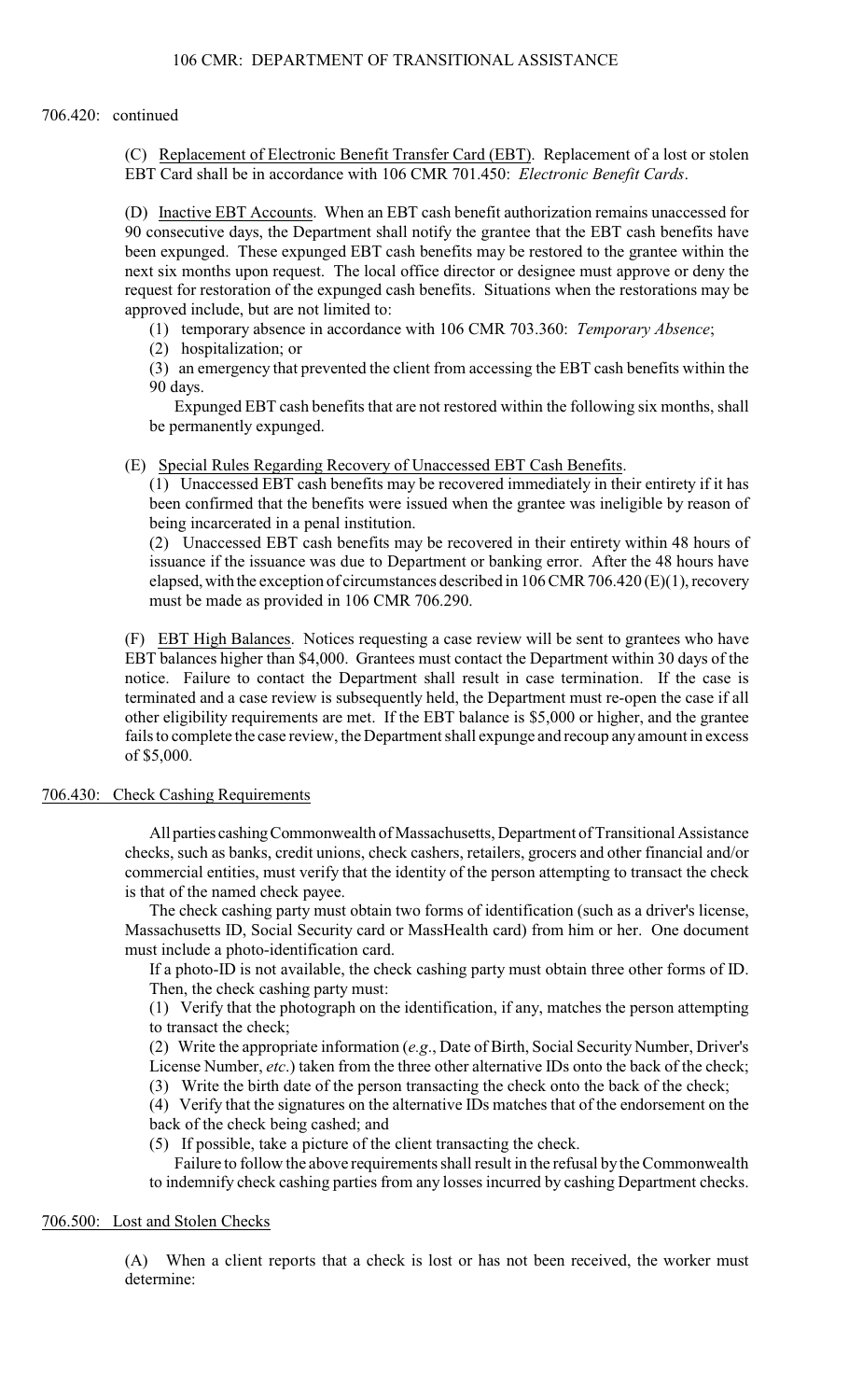# 706.500: continued

- (1) the address to which the check was mailed; and
- (2) whether or not the check has been returned to the Department.

(B) If the client has reason to believe that the check has been stolen, he or she must report the theft to the police.

- (C) The client may request a replacement check when:
	- (1) a check has been returned to the Department; or
	- (2) a check has not been returned to the Department; and
		- (a) four days (including the check date) have elapsed; and
		- (b) he or she signs a form prescribed by the Department. The client must be advised of the need to return the original check if it is received at a later date.

### 706.510: Authorization of a Replacement Check

(A) Unless the weight of the evidence indicates that the client or his or her designee has transacted the check claimed to be lost or stolen, the Department must approve a request for a replacement check when:

(1) the original check is reported lost or stolen and four days (including the check date) have elapsed; or

(2) the original check has been returned to the Department and the client has corrected the circumstances that made the check undeliverable.

(B) If 30 or more days have elapsed since the issuance of the check, the local office director or his or her designee must approve or deny the replacement request.

Situations when the local office director or designee may approve the replacement request include, but are not limited to:

- (1) temporary absence in accordance with 106 CMR 703.360: *Temporary Absence*;
- (2) hospitalization; or
- (3) an emergency that prevented the client from cashing the check within 30 days.

### 706.520: Issuance of a Replacement Check

Before issuing a replacement check, the Department shall:

(A) request a stop payment order on the original check if the original check has not been cashed; or

(B) if the original check has been cashed, require the client to sign a form prescribed by the Department attested that the endorsement is not his or hers.

# 706.530: Immediate Assistance Pending Replacement

If immediate assistance is needed pending the arrival of the replacement check, food or shelter invoices, or both, must be authorized. The amount of such invoices must be deducted from the amount of the replacement check. If the check is not subsequently replaced, the amount of such invoices shall be considered an overpayment. This overpayment shall be subject to the overpayment regulations in 106 CMR 706.200.

# 706.600: Vendor Payments

Vendor payments are money payments made directly to a provider of goods and services on behalf of clients of EAEDC or TAFDC. Financial assistance in the form of vendor payments must be provided when:

(A) The grantee fails to meet certain TAFDC eligibility requirements as provided in 106 CMR 706.610;

(B) The grantee has demonstrated an inability to manage funds or a presumption of mismanagement exists as provided in 106 CMR 706.620(A);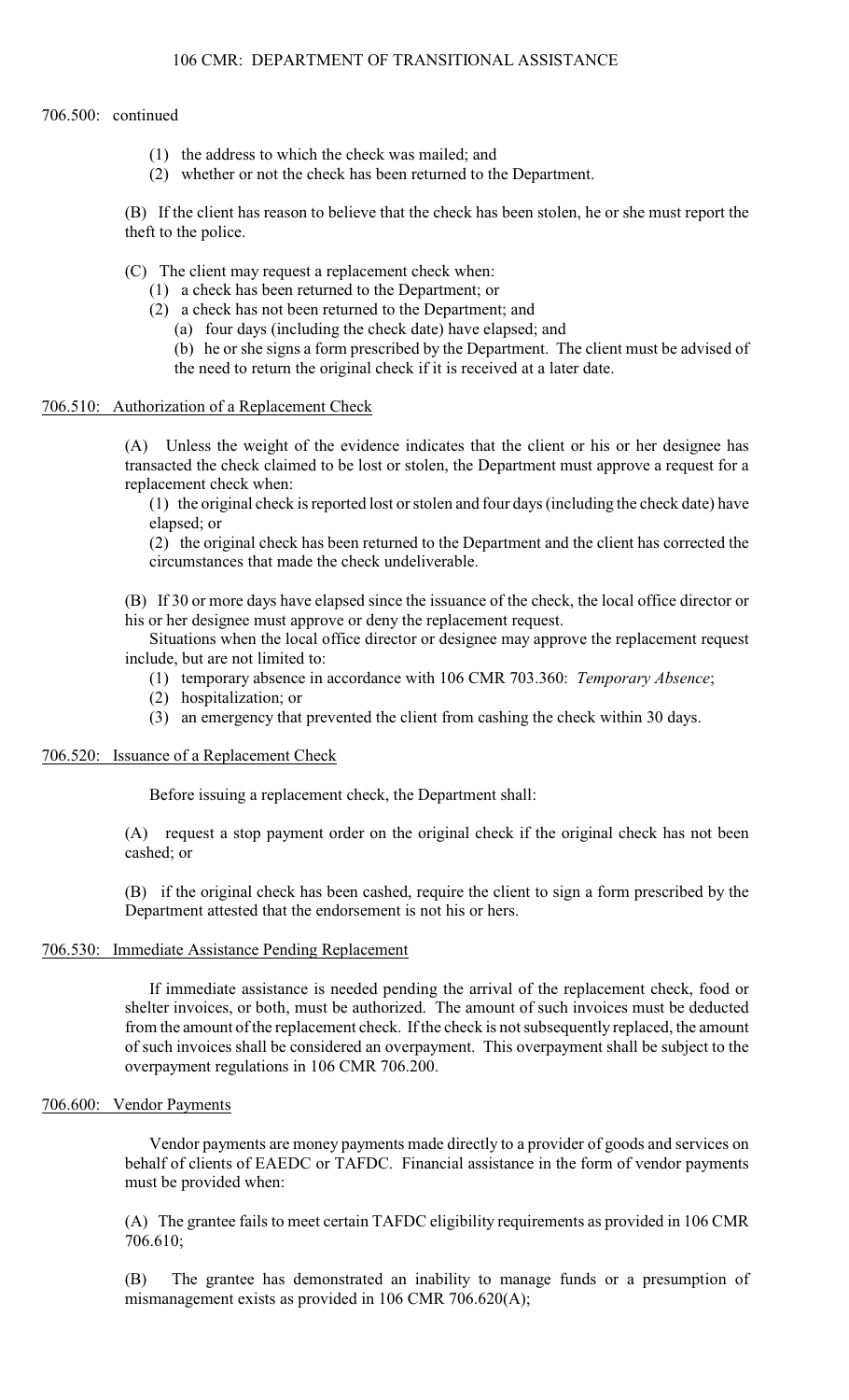706.600: continued

- (C) The grantee requests that vendor payments be established; or
- (D) Certain TAFDC- or EAEDC- related benefits are authorized.

The institution of vendor payments must be approved by the supervisor. When vendor payments are authorized as an alternative to full, direct money payments, the grantee must be given the opportunity to participate in determining the payment plan and in the selection of the vendor, to the extent possible.

# 706.610: Vendor Payments for TAFDC Sanction Situations

Assistance in the form of vendor payments is required when the grantee does not meet the requirements of:

(A) the Employment Services Program (ESP) as provided in 106 CMR 707.000: *Transitional Cash Assistance Program: Employment Services Program*;

(B) the Child Support Enforcement Division (CSED) of the Department of Revenue as provided in 106 CMR 703.500 through 703.530;

(C) the Work Program as provided in 106 CMR 703.150: *TAFDC Work Program*;

(D) Immunizations as provided in 106 CMR 703.160: *TAFDC Immunizations*;

(E) cooperation with the Department in identifying and providing information that would assist the Department in pursuing any third-party liability for medical services as provided in 106 CMR 703.540: *TAFDC Cooperation in Obtaining Third-party Liability Coverage for Medical Services*;

(F) teen parent school attendance as provided in 106 CMR 703.181: *TAFDC Teen Parent School Attendance*; and

(G) Direct Deposit as provided in 106 CMR 706.410.

Vendor payments are also required when a grantee becomes ineligible due to a sanction.

Assistance in these cases is provided in the form of vendor payments to the extent possible. Any remaining portion of the grant to which the assistance unit is entitled must be made to the grantee.

Vendor payments may be terminated, with a return to direct money payment status, only when program requirements are met.

### 706.620: Vendor Payments for Mismanagement of Funds

Vendor payments are required when a grantee has demonstrated an inability to manage funds such that the grant has not been used in the best interests of the child or the assistance unit. This means that the grantee has mismanaged funds to such an extent that allowing him or her to manage the grant would constitute a threat to the health or safety of the assistance unit. Mismanagement must last for a period of at least one month before a finding of financial mismanagement can be made.

When it appears that a grantee has demonstrated mismanagement of funds, the worker shall proceed to establish mandatory vendor payments on the basis of mismanagement.

When vendor payments are established on the presumption of financial mismanagement, the worker must refer the grantee to a social service agency specified by the Department for counseling. A statement of the specific reasons that demonstrate the need for vendor payments must be in the case record.

(A) Presumption of Mismanagement. The Department reserves the right to presume mismanagement when one of the following situations exists: shelter costs, including, but not limited to, rent, heat, fuel, and utilities have not been met.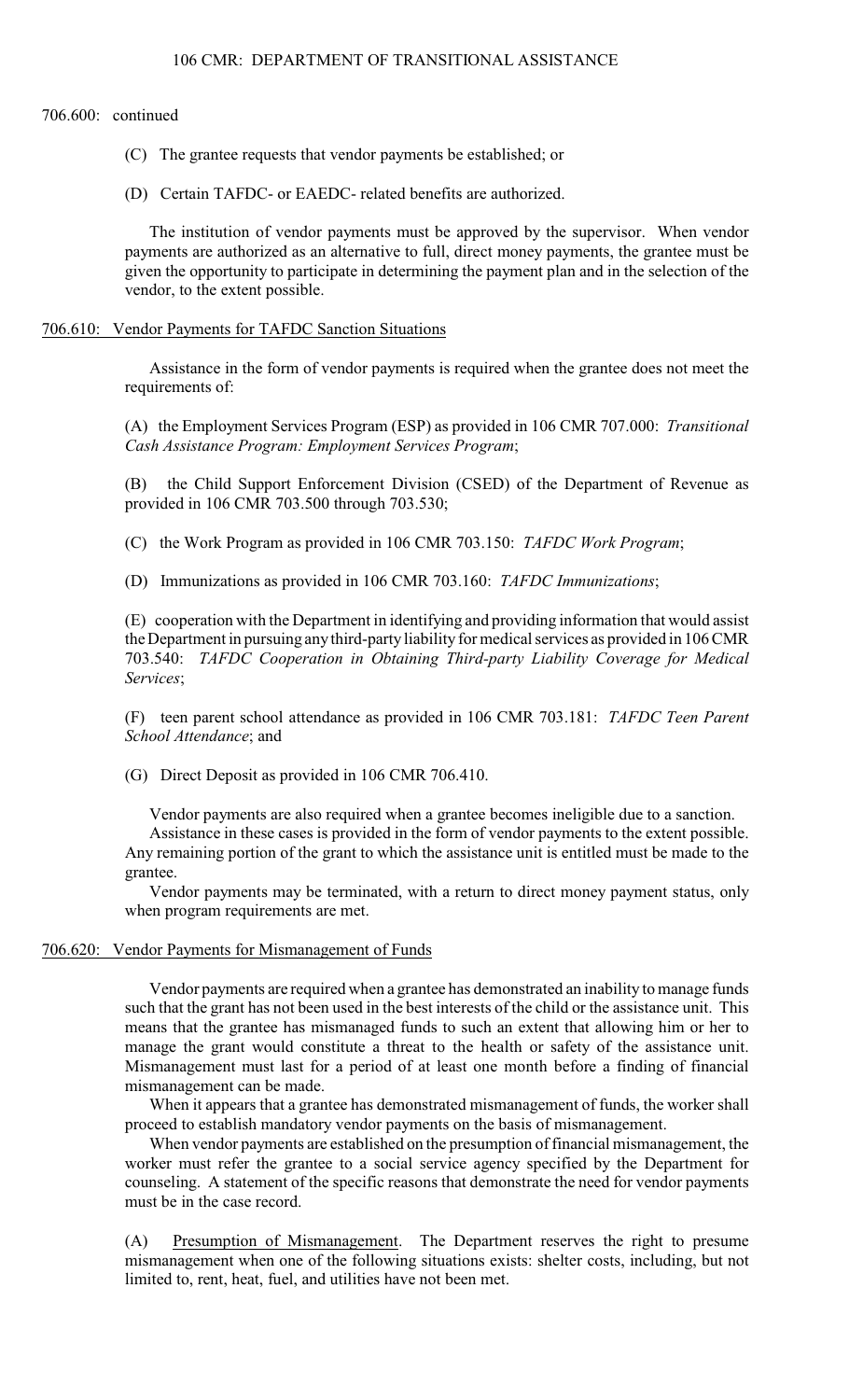#### 706.620: continued

Although other relevant considerations may be taken into account, the Department shall consider the following situations as exceptions to presumption of mismanagement.

(1) The assistance unit has experienced some emergency or extraordinary event so that it was appropriate for available funds not to be spent on shelter costs; or

(2) The assistance unit has withheld the payment for shelter costs as a reasonable exercise of consumer rights when there is a legitimate dispute as to whether terms of an agreement have been met.

(B) Number of Vendor Payments. The number of vendor payments authorized in cases of mismanagement depends on the circumstances of the case. If the grantee has had difficulty with the management of all budgetary items, the worker shall provide for assistance for all items, except personal care, in the form of vendor payments.

If the grantee has had difficulty with only certain items, such as rent, the worker shall make vendor payments for such items only.

(C) Review of Cases Involving Mismanagement. Cases in which vendor payments are based on financial mismanagement must be reviewed, for the purpose of determining whether the need for vendor payments continues. Vendor payments are terminated when there is evidence that the grantee is now able to manage direct money payments.

### 706.630: Voluntary Vendor Payments

An applicant or client may, at any time, request that vendor payments be established. The request must be made in writing by the applicant or client and must be filed in the case record. Voluntary vendor payments shall continue until the applicant or client requests in writing that they be terminated.

### 706.640: Vendor Payments for EAEDC- or TAFDC- Related Benefits

Vendor payments are also used to provide certain EAEDC- or TAFDC- related benefits. If the benefit is provided as an advance on the grant, the amount of the vendor payment must be deducted from the amount of the grant on which it was drawn.

Other benefits may be provided in addition to the TAFDC or EAEDC grant as provided in 106 CMR 705.00: *Transitional Assistance Cash Programs (TCAP): Related Benefits*.

#### 706.650: Determination of Amount of Vendor Payments

A vendor payment for housing must be made in the amount of the rent or mortgage payment contracted for by the applicant or client.

A vendor payment for fuel or utilities must be made in the amount of the monthly cost of the fuel or utility averaged over a 12-month period, as determined by the applicant's or client's arrangement with the fuel or utility company.

The total amount provided by vendor payments cannot exceed the total amount of the grant for which the assistance unit is eligible.

### 706.660: Vendor Payments for Housing

When a vendor payment is made for rental housing, the worker must obtain written certification from the City, the Town Board of Health, or, if in Boston, the Inspectional Services Department, Housing Division, stating that the housing complies with the minimum standards for health and safety, established by that agency or municipality.

If the housing does not meet these requirements, vendor payments will not be made and the worker shall make a referral to the Department of Children and Families (DCF) if appropriate.